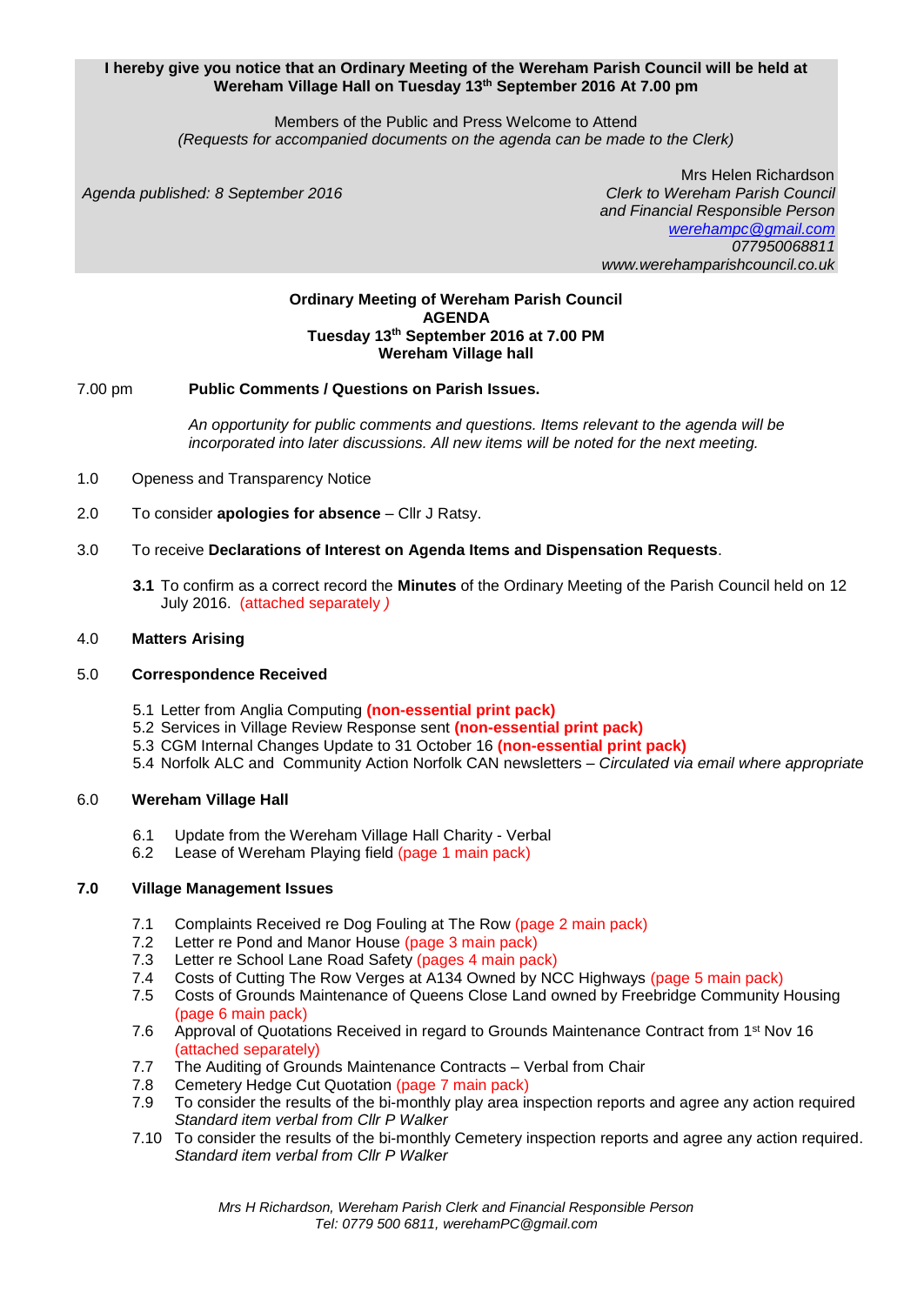7.11 To note any new maintenance tasks and agree which need to be requested of the Rangers / Highways.

#### **8.0 Planning**

#### **Planning Applications Received for Comment:**

- 8.1 For Consideration: Residential Development for 10 Dwellings at Hollies Farm, Flegg Green, Wereham (Full application can be viewed online – (pages  $8 - 9$ ) (separate pack attached for ease though only extract of docs available online)
- 8.2.1 16/00116/TREECA T1 Ash Tree T2 Sycamore Tree, Remove within Conservation Area, Scillonia Cottage, School Lane, Wereham, PE33 9AW (can be viewed from online portal)

#### **Planning Decisions Received since the last meeting:**

8.2.2 Ponderosa, College Road, Wereham, PE33 9AZ – Change of use from agricultural to equestrian use – No objection.

Other Planning information received:

- 8.4 Heacham Decision and 5 Year Supply of Housing for information (page 10 main pack)
- 8.5 SADMP Modifications Report for information (attached separately as large docs, pages referring to Wereham detailed at the top of each document)
- 8.6 The planning inspectorate West Dereham Parish was designated as a neighbourhood area with effect from 20 July 2016. This enables West Dereham Parish Council to produce a neighbourhood development plan covering the town area.

#### **9 Parish Council Management Issues**

9.1 Feedback from Cllr Hitching following attendance at ICCM Cemetery Management Course

#### **10 Finance, Insurance and Grant Funding**

- 10.1 Parish Partnership Funding Application (pages 11 15)
- 10.2 Accept accounts to 6<sup>th</sup> September 2016 and agree cheques to be signed and payments approved in accordance with list to be circulated to councillors at meeting (both attached separately)
	- Financial Summary to 6 Sept 16
	- Extract of July Sept Financial Spreadsheet
- 10.3 Mazars External Auditors Retuned Audit to year ending 31 March 16 with no items for Parish Council to consider. The Clerk will arrange to publish the statement confirming the return on the website.
- **11 Councillors concerns and agenda items for next meeting –** *information only*
- **12 Date of next meeting – Tuesday 8 th November 2016. Ordinary Parish Council Meeting.**

#### **13 EXCLUSION OF PRESS AND PUBLIC**

The Council will be requested to pass a resolution excluding the press and public from the meeting in accordance with Section 1(2) of the Public Bodies (Admission to Meetings) Act 1960 by reason of the confidential nature of the business to be transacted (staffing ).

Opportunity for Clerk to discuss any HR issues.

## **FORWARD PROGRAMME – For information only**

## **NOVEMBER 2016**

Site Safety and Contractor Use of Land for New Village Hall Build Project – Village Hall Committee to attend St Margaret's Church Clock Servicing Costs. Tree Logic revisit of Oak Tree No.13 Update Approval of Cemetery Policy Approval of Dealing with Press and Media Policy Commission of Wickstead Annual Inspection of Play Area Transparency Fund Application Result Land Registry of the Village Hall Precept Working Party to be agreed